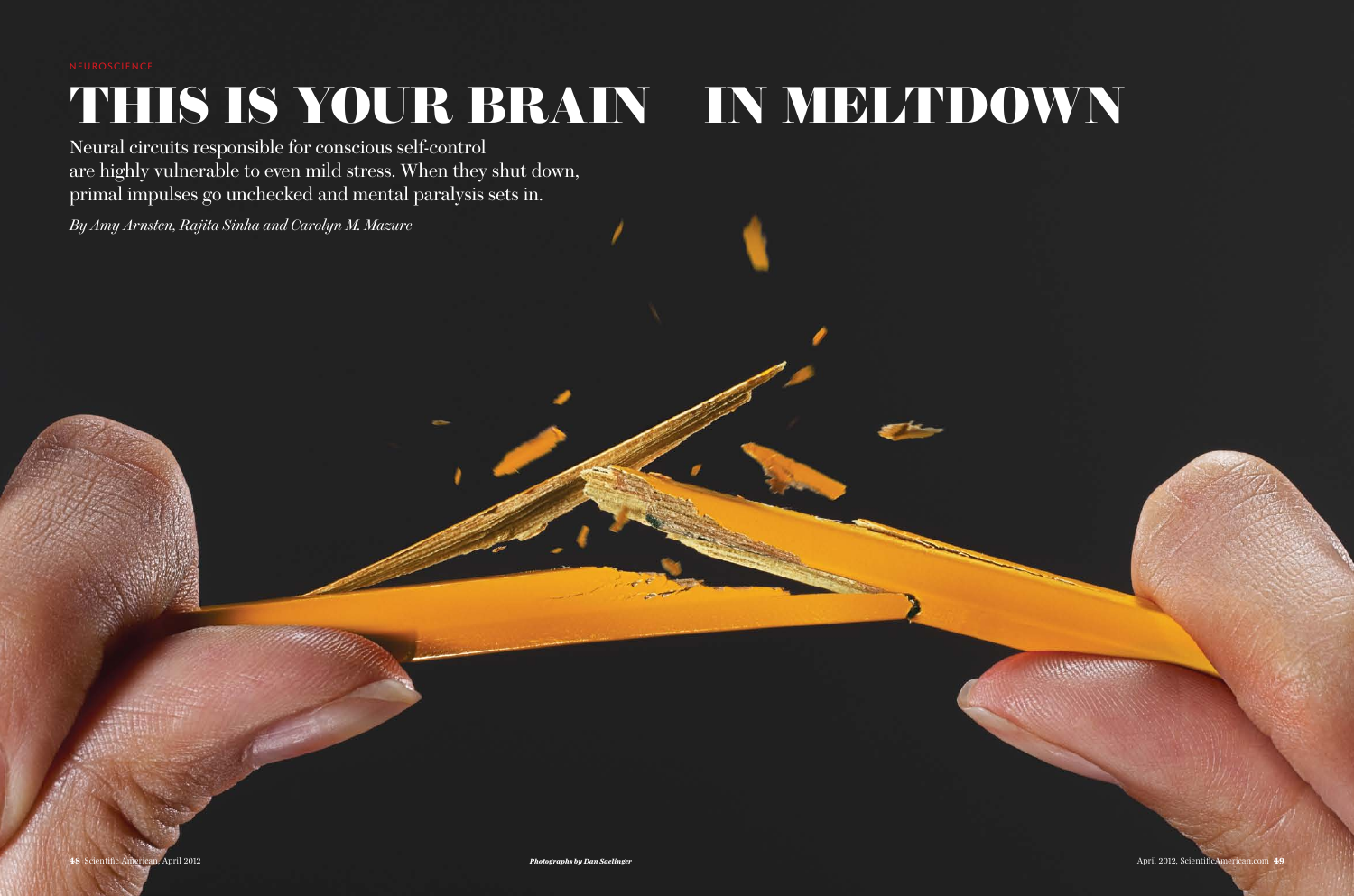The growing understanding that acute stress can severely compromise the function of higher "executive" areas in the human brain has drawn the interest of investigators. They are now not just trying to understand what happens in your head when you freeze but also developing behavioral and pharmaceutical interventions to help us keep our composure.

## **Mind the Jitters**

why we lose it has fascinated scientists for decades. After World War II, investigators analyzed why pilots who were highly skilled in peacetime made simple but fatal mistakes in maneuvering

their craft during the heat of battle. What actually happens behind the human skull's frontal bone remained a mystery until the relatively recent arrival of neuroimaging techniques. In a brain scanner the riot of activity in the prefrontal cortex gives a clue to just how vulnerable the brain's master controller is.

The prefrontal cortex is so sensitive to stress because of its special status within the hierarchy of brain structures. It is the most highly evolved brain region, bigger proportionally in humans than in other primates, and makes up a full third of the human cortex. It matures more slowly than any other brain area and reaches full maturity only after the teen years have

Source: "Stress signalling pathways that impair prefrontal cortex structure and function," by amy f. t. arnsten in *Nature Reviews Neuroscience,* vol. 10; june 2009

CORTEX STRUCTURE<br>CIENCE, VOL. 10; JUNE 2

For decades scientists thought they understood what happens in the brain during testing or a battlefront firefight. In recent years a different line of research has put the physiology of stress in an entirely new perspective. The response to stress is not just a primal reaction affecting parts of the brain that are common to a wide array of species ranging from salamanders to chimpanzees to humans, these studies reveal. Stress, in fact, can cripple our most advanced mental faculties, the areas of the brain most developed in primates.

THE ENTRANCE EXAM TO MEDICAL SCHOOL consists of a five-hour fusillade of hundreds of questions that, even with the best preparation, often leaves the test taker discombobulated and anxious. For some would-be physicians, th consists of a five-hour fusillade of hundreds of questions that, even with the best preparation, often leaves the test taker discombobulated and anxious. For some would-be physicians, the relentless pressure causes their reasoning

Older textbooks explained that the hypothalamus, an evolutionarily ancient structure lodged at the base of the brain, reacts to stress by triggering the secretion of a wave of hormones from the pituitary and adrenal glands, which make the heart race, elevate blood pressure and diminish appetite. Now research reveals an unexpected role for the prefrontal cortex, the area immediately behind the forehead that serves as the control center that mediates our highest cognitive abilities—among them concentration, planning, decision making, insight, judgment and the ability to retrieve memories. The prefrontal cortex is the part of the brain that evolved

most recently, and it can be exquisitely sensitive to even temporary everyday anxieties and worries.

Signals from the prefrontal cortex move to areas deep within the brain to regulate our habits (*striatum*), basic appetites such as hunger, sex and aggression (*hypothalamus*), and emotional responses such as fear (*amygdala*). The prefrontal cortex also regulates the stress responses from the brainstem, including the activity of neurons that make norepinephrine and dopamine. Moderate levels of these two neurotransmitters engage receptors that strengthen connections to the prefrontal cortex (*inset*).

When things are going well, the prefrontal cortex acts as a control center that keeps our baser emotions and impulses in check. The new research demonstrates, however, that acute, uncontrollable stress sets off a series of chemical events that weaken the influence of the prefrontal cortex while strengthening the dominance of older parts of the brain. In essence, it transfers high-level control over thought and emotion from the prefrontal cortex to primal, evolutionary ancient brain systems. As the older parts take over, we may find ourselves either consumed by paralyzing anxiety or else subject to impulses that we usually manage to keep in check: indulgence in excesses of food, drink, drugs or a spending spree at a local specialty store. Quite simply, we lose it.

**Norepinephrine and dopamine producing cell** 

abilities to slow and even shut down entirely. The experience known variously as choking, brain freeze, nerves, jitters, folding, blanking out, the yips or a dozen other descriptive terms—is all too familiar to virtually anyone who has flubbed a speech, bumped up against writer's block or struggled through a lengthy exam.

#### **in brief**

**Freezing under stress**, a common ex-**Prefrontal cortical areas**, which serve **Under even everyday stresses**, the preperience for all of us at some point in as the brain's executive command cen-frontal cortex can shut down, allowing our life, has its roots in a loss of control over "executive functions" that allow us check by sending signals to tone down to control our emotions.

ters, normally hold our emotions in the amygdala, a locus for regulating activity in primitive brain systems.

emotional activity, to take over, inducing mental paralysis and panic.

**Researchers are probing** further the physiology of acute stress and are considering behavioral and pharmaceutical interventions to help us retain composure when the going gets tough.

YOUR BRAIN ON STRESS

**Amy Arnsten** is a professor of neurobiology at the Yale School of Medicine. Her research focuses on molecular changes in the prefrontal cortex during stress and again, and has led to treatments such as prazosin and guanfacine for PTSD, ADHD and other disorders.

**Rajita Sinha** directs the Yale Stress Center, which focuses on understanding the effects of stress on behavior. She is a professor of psychiatry at the Yale School of Medicine.



**Carolyn M. Mazure** is a professor of psychiatry and psychology and associate dean for faculty affairs at the Yale School of Medicine. She created and directs Yale's interdisciplinary women's health research center

#### **Unstressed**

#### **Stressed**

The amygdala, an evolutionarily ancient brain area, commands the production of excess norepineprine and dopamine under stressful conditions. That, in turn, shuts down the functioning of the prefrontal cortex, but strengthens activity in the striatum and the amygdala. High levels of norephinephrine and dopamine in the prefrontal cortex switch on receptors that open channels that disconnect the links between prefrontal neurons, weakening that area's role in controlling emotions and impulses. (*inset*).

# How We Lose It

The area just behind your forehead is the brain's executive control center. The prefrontal cortex, as it is known, is responsible for our ability to inhibit inappropriate impulses. Ordinary everyday acute stresses are capable, however, of undermining this basic sense of self-control, allowing emotionality and impulsivity to take over.



**Striatum**

**Compulsive behaviors**